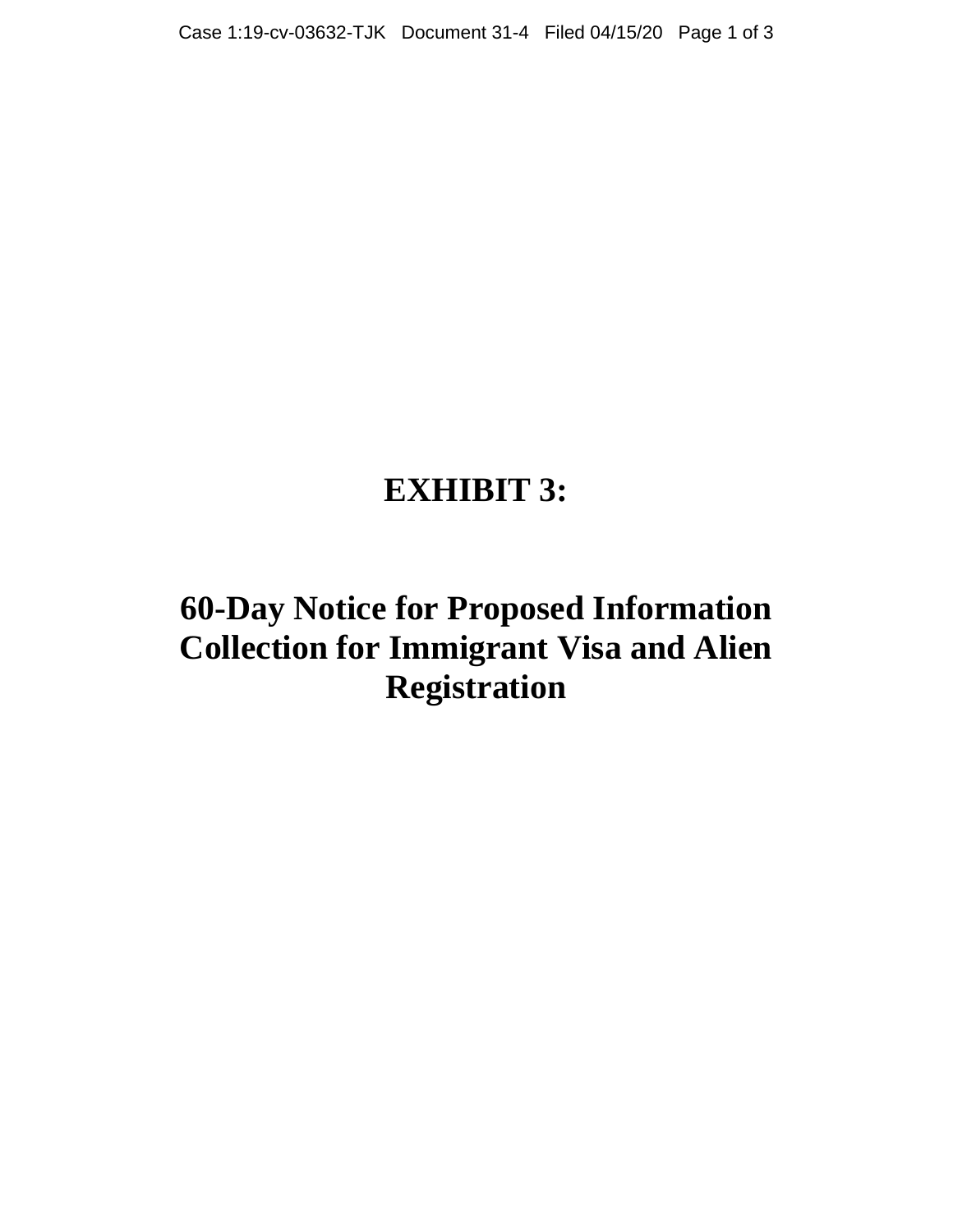

**13806 Federal Register** / Vol. 83, No. 62 / Friday, March 30, 2018 / Notices

with the requirements of 39 CFR 3007.40.

The Commission invites comments on whether the Postal Service's request(s) in the captioned docket(s) are consistent with the policies of title 39. For request(s) that the Postal Service states concern market dominant product(s), applicable statutory and regulatory requirements include 39 U.S.C. 3622, 39 U.S.C. 3642, 39 CFR part 3010, and 39 CFR part 3020, subpart B. For request(s) that the Postal Service states concern competitive product(s), applicable statutory and regulatory requirements include 39 U.S.C. 3632, 39 U.S.C. 3633, 39 U.S.C. 3642, 39 CFR part 3015, and 39 CFR part 3020, subpart B. Comment deadline(s) for each request appear in section II.

#### **II. Docketed Proceeding(s)**

1. *Docket No(s).:* CP2018–65; *Filing Title:* USPS Notice of Amendment to Parcel Select Contract 25, Filed Under Seal; *Filing Acceptance Date:* March 22, 2018; *Filing Authority:* 39 CFR 3015.50; *Public Representative:* Matthew R. Ashford; *Comments Due:* April 3, 2018.

2. *Docket No(s).:* CP2018–191; *Filing Title:* Notice of United States Postal Service of Filing a Functionally Equivalent Global Expedited Package Services 8 Negotiated Service Agreement and Application for Non-Public Treatment of Materials Filed Under Seal; *Filing Acceptance Date:*  March 26, 2018; *Filing Authority:* 39 CFR 3015.50; *Public Representative:*  Matthew R. Ashford; *Comments Due:*  April 3, 2018.

This Notice will be published in the **Federal Register**.

# **Stacy Ruble,**

*Secretary.* 

[FR Doc. 2018–06481 Filed 3–29–18; 8:45 am] **BILLING CODE 7710–FW–P** 

#### **DEPARTMENT OF STATE**

**[Public Notice 10261]** 

#### **60-Day Notice of Proposed Information Collection: Application for Immigrant Visa and Alien Registration**

**ACTION:** Notice of request for public comment.

**SUMMARY:** The Department of State is seeking Office of Management and Budget (OMB) approval for the information collection described below. In accordance with the Paperwork Reduction Act of 1995, we are requesting comments on this collection from all interested individuals and organizations. The purpose of this

notice is to allow 60 days for public comment preceding submission of the collection to OMB.

**DATES:** The Department will accept comments from the public up to *May 29, 2018.* 

**ADDRESSES:** You may submit comments by any of the following methods:

• *Web:* Persons with access to the internet may comment on this notice by going to *www.Regulations.gov*. You can search for the document by entering ''Docket Number: DOS–2018–0003'' in the Search field. Then click the ''Comment Now'' button and complete the comment form.

• *Email: PRA*\_*BurdenComments@ state.gov*.

You must include the DS form number (if applicable), information collection title, and the OMB control number in any correspondence.

## **SUPPLEMENTARY INFORMATION:**

• *Title of Information Collection:*  Electronic Application for Immigrant Visa and Alien Registration.

• *OMB Control Number:* 1405–0185.

• *Type of Request:* Revision of a Currently Approved Collection.

• *Originating Office:* Bureau of Consular Affairs, Visa Office (CA/VO/L/ R).

• *Form Number:* DS–260.

• *Respondents:* Immigrant Visa Applicants.

• *Estimated Number of Respondents:*  710,000.

• *Estimated Number of Responses:*  710,000.

• *Average Time per Response:* 155 minutes.

• *Total Estimated Burden Time:*  1,834,167 Annual Hours.

• *Frequency:* Once per application.

• *Obligation To Respond:* Required to Obtain or Retain a Benefit.

We are soliciting public comments to permit the Department to:

• Evaluate whether the proposed information collection is necessary for the proper functions of the Department.

• Evaluate the accuracy of our estimate of the time and cost burden for this proposed collection, including the validity of the methodology and assumptions used.

• Enhance the quality, utility, and clarity of the information to be collected.

• Minimize the reporting burden on those who are to respond, including the use of automated collection techniques or other forms of information technology.

Please note that comments submitted in response to this Notice are public record. Before including any detailed personal information, you should be

aware that your comments as submitted, including your personal information, will be available for public review.

## **Abstract of Proposed Collection**

The Electronic Application for Immigrant Visa and Alien Registration (DS–260) is used to collect biographical information from individuals seeking an immigrant visa. The consular officer uses the information collected to elicit information necessary to determine an applicant's eligibility for a visa.

#### **Methodology**

The DS–260 will be submitted electronically over an encrypted connection to the Department via the internet. The applicant will be instructed to print a confirmation page containing a bar coded record locator, which will be scanned at the time of processing.

#### **Additional Information**

The Department is revising the collection to add several additional questions for immigrant visa applicants. One question lists multiple social media platforms and requires the applicant to provide any identifiers used by applicants for those platforms during the five years preceding the date of application. The platforms listed may be updated by the Department by adding or removing platforms. Additional platforms will be added only if collection is consistent with the uses described in the Supporting Statement and after Office of Management and Budget approval. In addition, the applicant will be given the option to provide information about any social media identifiers associated with any platforms other than those that are listed that the applicant has used in the last five years. The Department will collect this information for identity resolution and vetting purposes based on statutory visa eligibility standards. Other questions seek five years of previously used telephone numbers, email addresses, and international travel; all prior immigration violations; and whether specified family members have been involved in terrorist activities. The ''Sign and Submit'' statement will provide applicants information related to correcting records within Federal Bureau of Investigation databases and additional information regarding the immigrant visa medical examination. Applicants from countries where female genital mutilation/cutting (FGM/C) is prevalent will be provided a link in the DS–260 to an electronic pamphlet that covers the illegality of the practice in the United States. Further, applicants will be required to check a box verifying